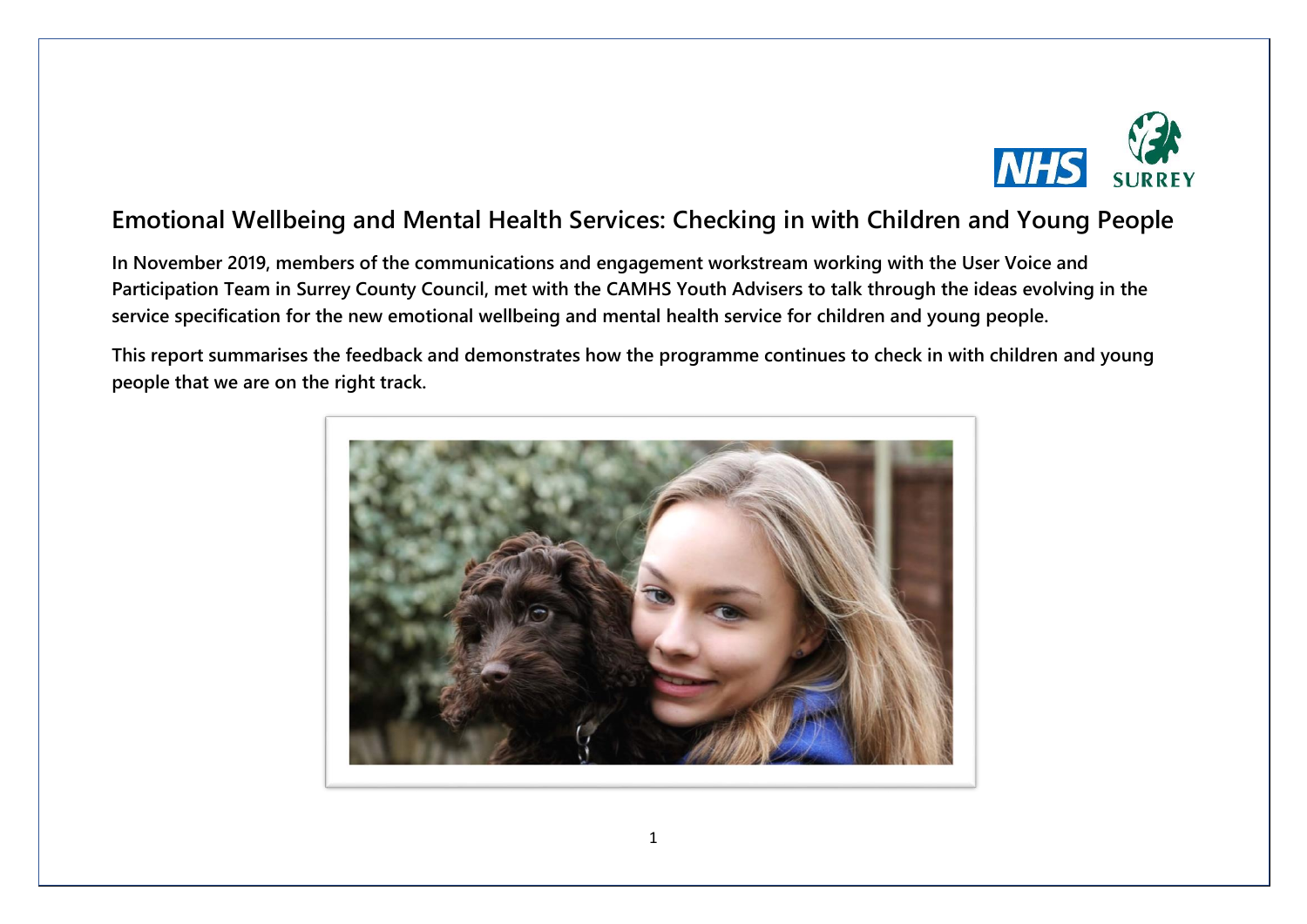Activities undertaken:

CYA Staines, Epsom, Redhill, and Guildford

Leatherhead Youth Project daily drop in

SYAS Epsom and Woking

Youth Cabinet

Number of children and young people spoken to: 20 +

Ages: 11 – 19

#### Executive summary

Following extensive engagement in 2018, developing at the emotional wellbeing and mental health strategy 'A Thriving Community of Children and Young People in Surrey: A Strategy for their Emotional Wellbeing and Mental Health, 2019-2022" which set out the principles for the service transformation. The transformation team have started to develop thinking on what the new model of emotional wellbeing and mental health in Surrey and, with the communications and engagement group, agreed that this would be the best time to check the emerging ideas with children and young people.

Members of the Service Redesign Group and Communications and Engagement Group met with children and young people from the child and adolescent mental health services (CAMHs) youth advisers, SEND youth advisers, youth cabinet and young people at a drop in youth group with Leatherhead Youth Project. There were a series of pre-determined questions, based on developing discussions on what the new model would look like.

There was mixed feedback on the experience that young people have had in schools and the level to which schools have supported them with their mental health needs. Schools can either overreact if they hear about a young person with mental health needs, making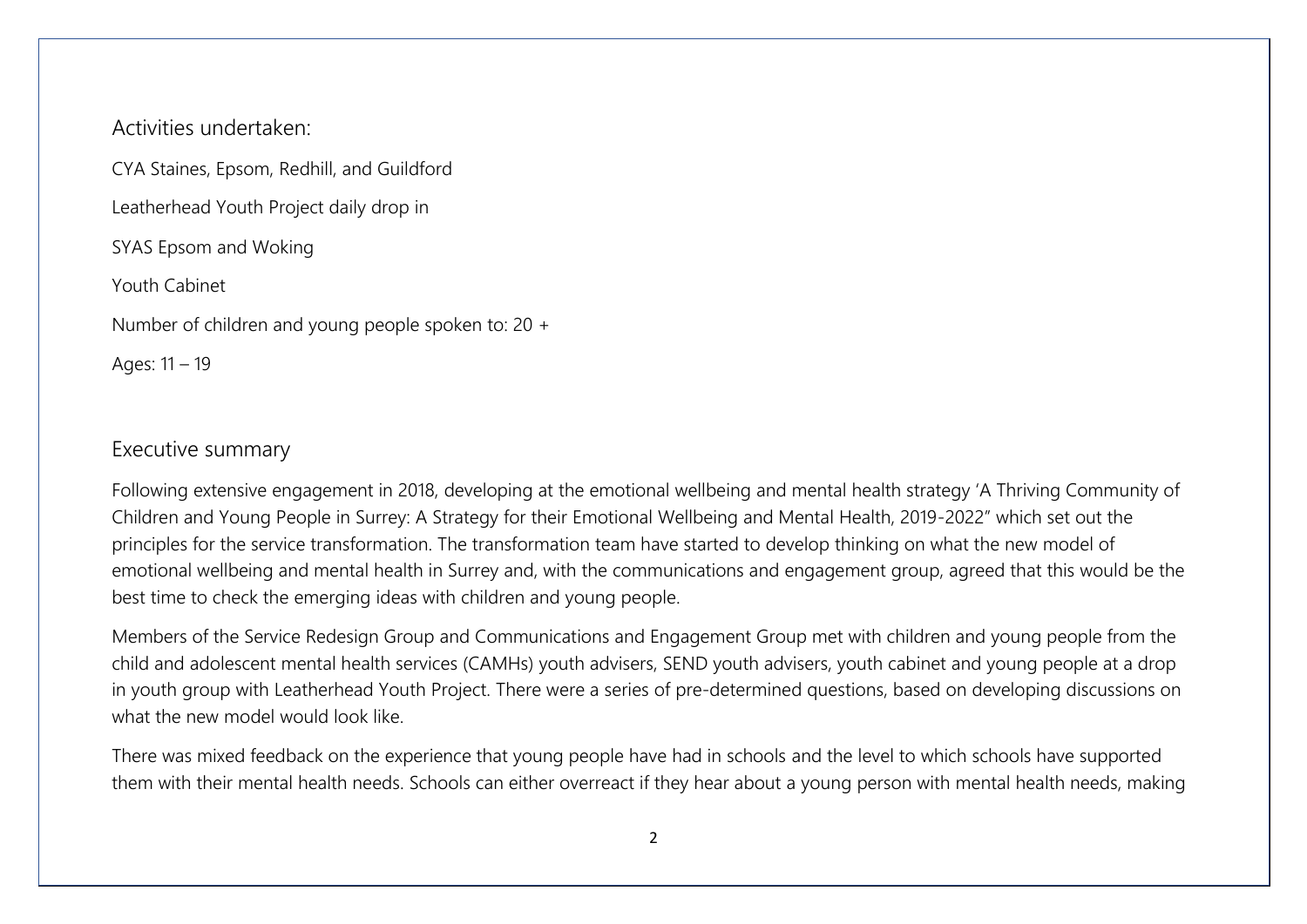them sit alongside teachers or sending them home. Alternatively, they can ignore the needs of the young person and not be consistent in their approaches. This meant that many of the young people we met with had stopped going to school or had dropped out.

Young people also said that the first person they would talk to about their emotional health is their friends, followed up by their family. Although there were accounts of a child's parents not understanding their mental health needs, or children not wanting to worry them.

Bullying has a large impact on mental health and that it was sometimes felt that having support for mental health in school needs to be done quite subtly so that peers don't pick this up and use this as well as to bully.

Most feedback did show that children and young people felt that teachers have limited time to support children with their mental health but could be improved by having more training on mental health and emotional wellbeing and what the lived experience of mental health is for children.

The below analysis has been laid out to include:

- Early intervention
- Support in schools
- Crisis and specialist support
- Vulnerable people
- Online support / apps
- Digital / communication
- Parental support
- Crisis support
- Continuity of care
- Interventions
- The current service

People working with children and young people also suggested that Recruit Crew are used during the procurement process to review bids.

Notes: Children / young people is used to refer to both children and young people throughout this document.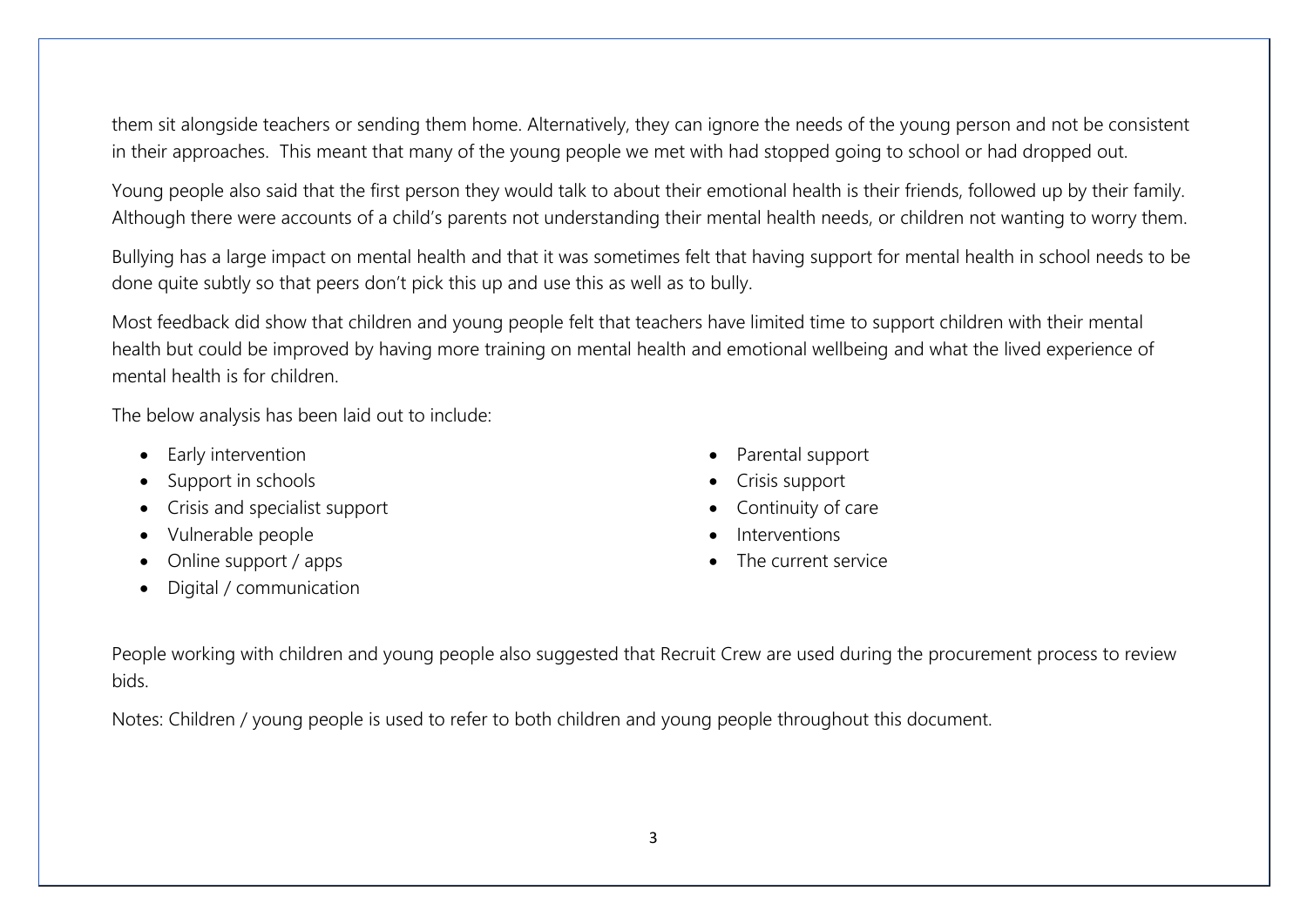# Early intervention

- Information is required whilst children and young people are on the waiting list, directing them to other support.
- Early intervention as a concept was received positively and many young people felt that that earlier support would have prevented their needs escalating. However, they did state that they would like more than a direction to an app or just handed some information.
- Signposting to information was felt like a gap, some young people felt they'd like to see something on communication from the service provider whilst they were waiting for their appointment and have information more readily available overall so they are able to direct their friends.
- Animal therapy and the comfort found in pets was raised as helpful for children.

# Support in schools

 Confidentiality was a key theme for many of the young people we spoke with, they talked about bullying and the negative impact of having their peers know they are going to appointments (having 'in the open' sign out books) or having teachers discuss these things openly in class was very distressing for them.

"You can't learn if you aren't well"

- o They'd like more teachers to be more aware of this and be more sensitive to it.
- o Similarly, some young people said they would prefer support outside of school hours so other pupils don't know the conversations are happening.
- o Safe places in school shouldn't 'stick out' as much and make children feel like they are 'different'.
- There was a suggestion that the development of a digital space on school websites so teachers know who need support and children/young people can access this anonymously. Where schools are using online platforms anyway they could include EWMH topics.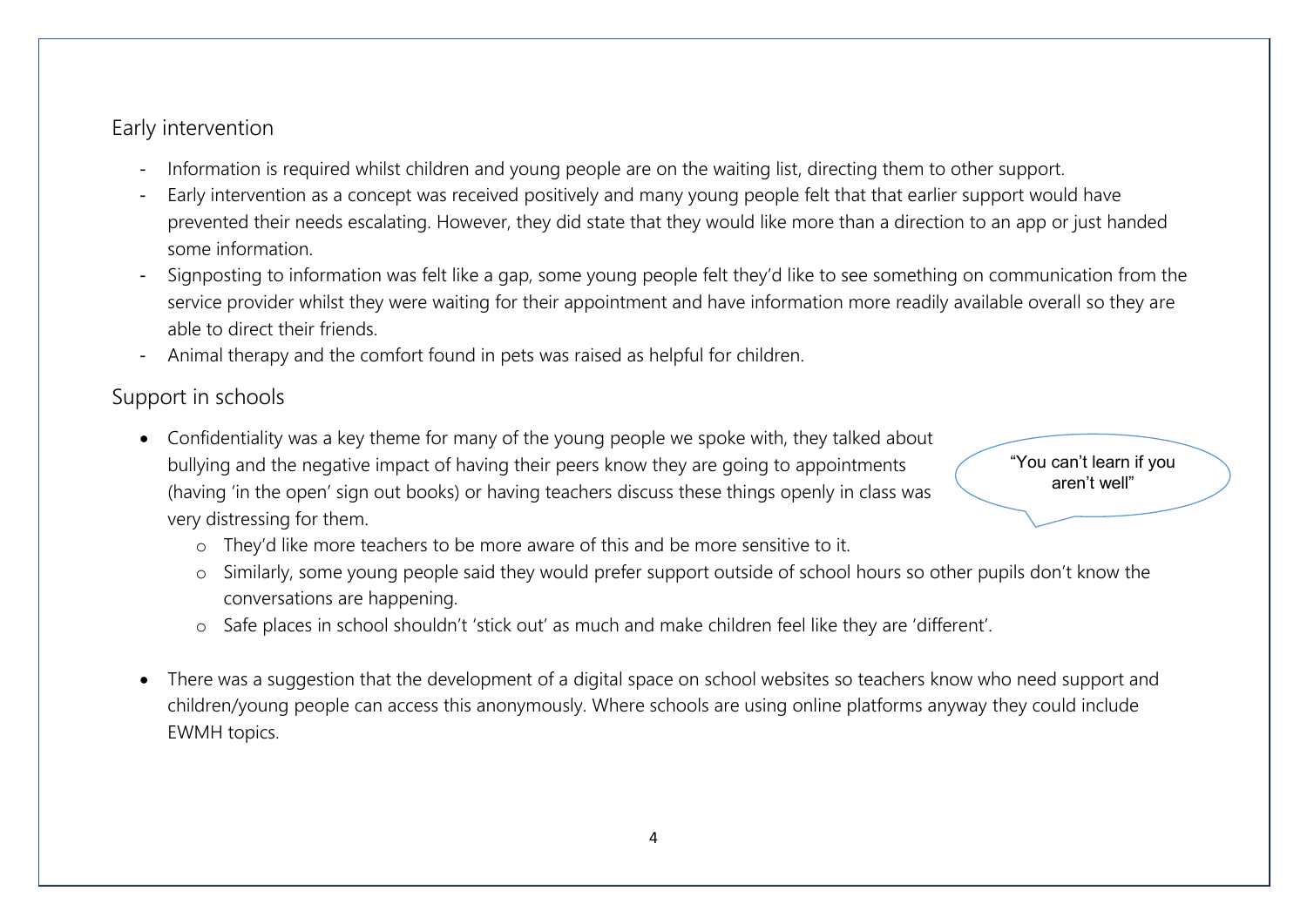- A lot of children and young people felt that teachers aren't supportive, they brush children and young people off and are not sympathetic and they do not understand what might be triggering to them, or how to support them whilst they are going through a difficult time.
	- o There are also no warnings about what will be discussed in a class and no understanding for the impact this may have on them (e.g. euthanasia). This was repeated by several young people.
	- o Teachers haven't had enough training bereavement was raised as a key area where teachers don't understand the needs of the young person.
	- o How to ensure teachers see the young person struggling rather than them having to bottle it up
	- o Would wish for respite during classes if anxiety grew too much.
	- o In some schools you need to be referred by a teacher to speak to the school counsellor but you may not want to talk to your teacher about it.
	- o It was felt that schools are not currently taking advantage of training and offers that are available to them
- There were however, some examples of really positive support from SEND teachers or specific teachers who helped young people with their mental health.
- On the whole, support from someone in school, but from someone who isn't a teacher and doesn't know the child that well was well supported, if they had the right attitude in working with children with mental health needs (e.g. they aren't judgemental). "Learning [about

mental health] for the general, but a support network for those who need it".

5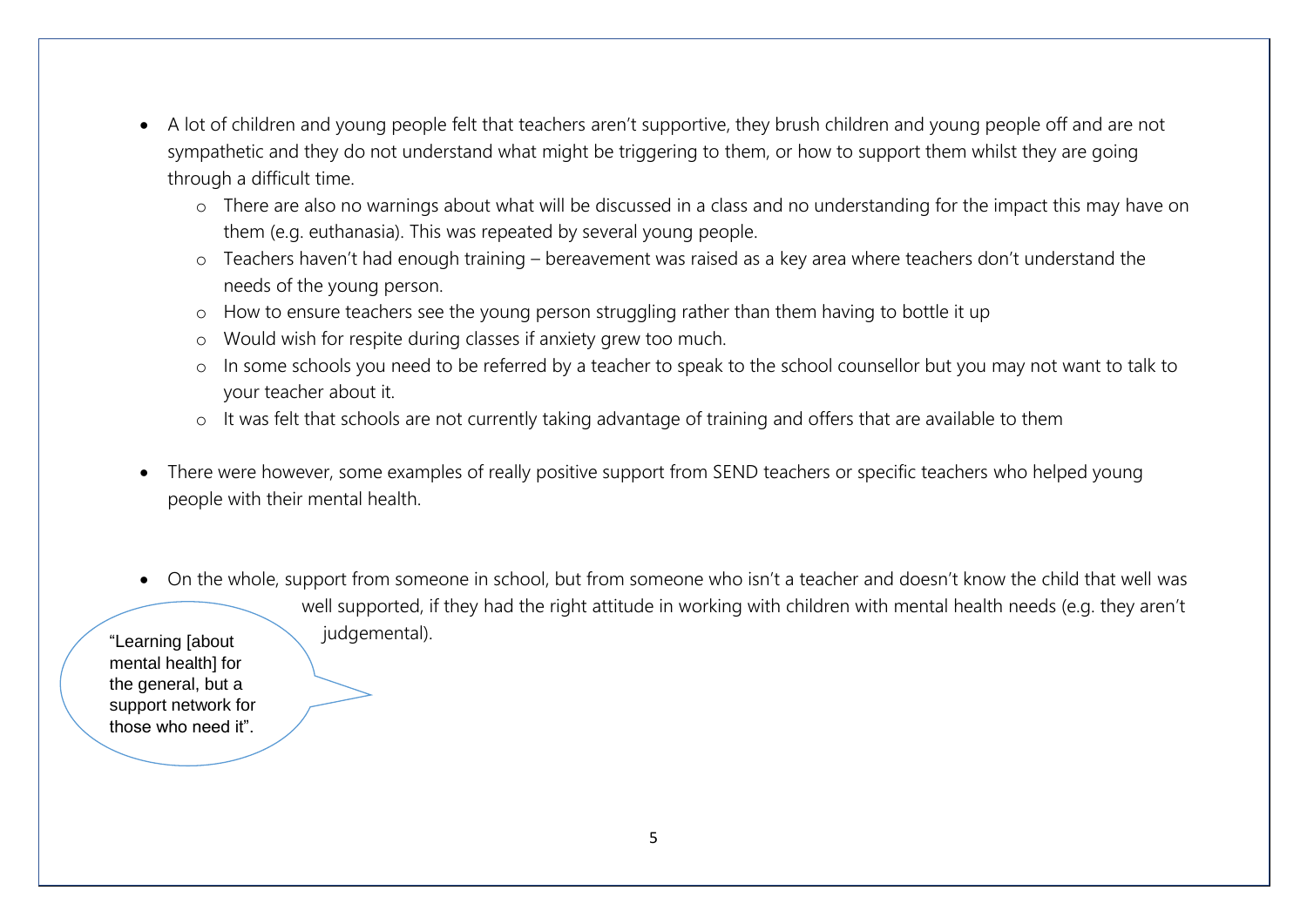- Other forms of support in schools would be welcomed, such as more support / group activities in schools so the young person don't feel they are alone.
	- o There is positive feedback on young mental wellbeing ambassadors, which are well supported in schools with good uptake.
	- o Only 11% of schools [according to youth cabinet] have a designated mental health first aider more teachers should be trained in this with Wellbeing Ambassador Teachers
	- o There is a varying offer between schools on what is available for children with additional needs, some schools have a wellbeing centre or a block for children with SEND.
- Information sharing and signposting in schools could be improved, learning about mental health and knowing what support is out there and how to manage the problems that children experience.
	- o Need to get leaflets / communications out in schools that tell you it is okay to have some ups and downs
- Schools don't deal effectively with bullying and victims often feel that they are made to be the perpetrator.

#### Vulnerable people

- On the whole, it was felt that schools don't currently support people with additional needs (particularly ASD/ADHD). Feedback suggested that this was due to schools not having sufficient budget to support young people with autism or ADHD
- Some young people's experiences suggest that schools don't understand the needs of someone with ASD (for example, their need to wear particular clothing or have 'time outs' within lessons, understanding triggers)
- One young person raised the particular need to support boys because they are less likely to speak to others about their mental health.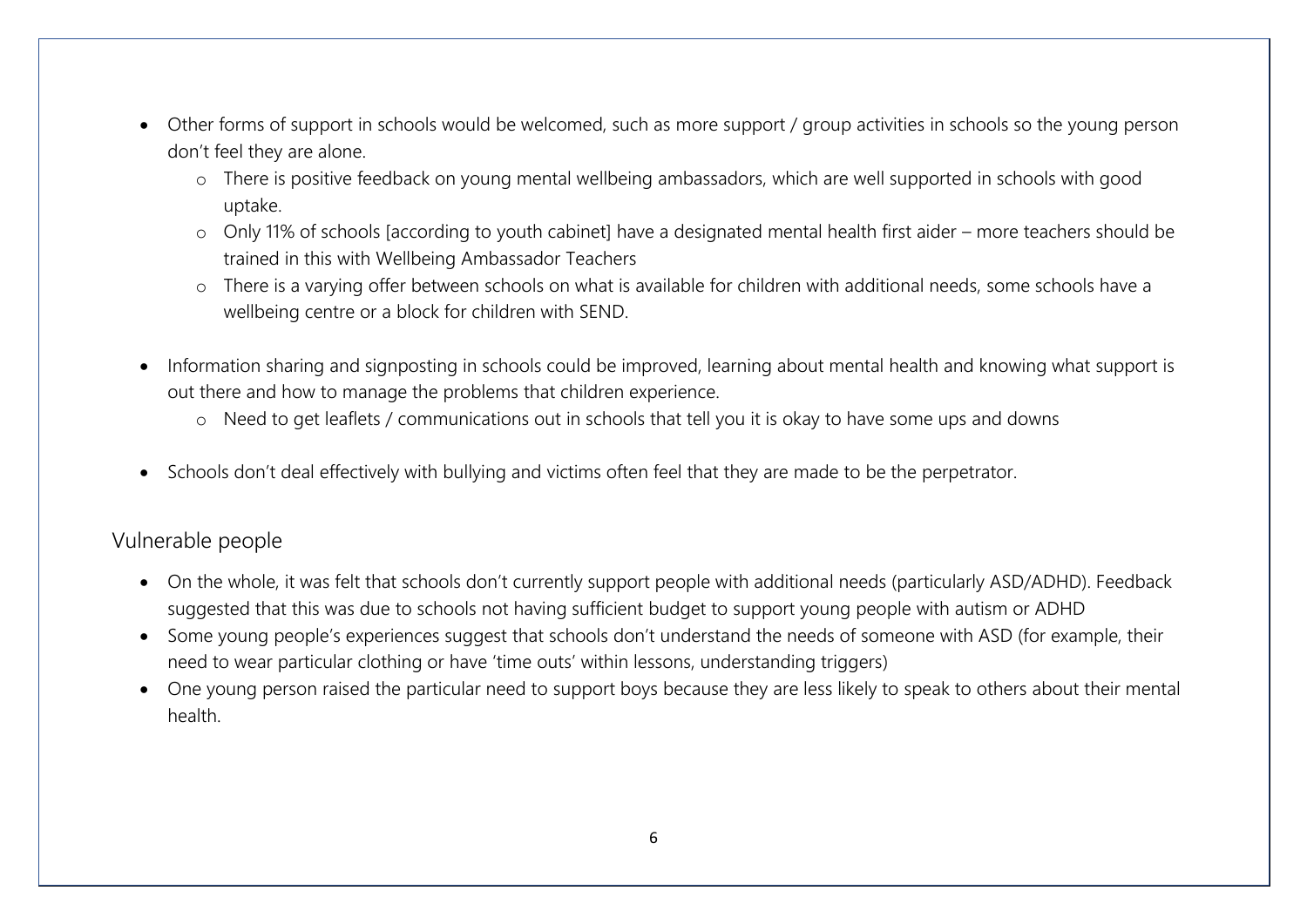### Online support / Apps

- There was a varying response to digital support, some people felt that cost would have an impact if you have to pay for something to access different levels (for example Headspace).
- Some people said that Kooth really helped spoke with them weekly on a Sunday and now don't feel as depressed on a Sunday.
- Anonymity is key and there is a worry that texting would be identifiable. At the same time, some feedback was a concern about talking to strangers and that texting can be easier than talking.
- Young people would also like to be taken seriously if having online support.
- On the whole, it was fed back that social media presents an unrealistic expectation of life and this then has an impact on mental health.
- Timeframes were important and the young person would want to be responded to quickly online otherwise there would be no point in using something online rather than face to face.
- Would like specific sections on websites on different topics like anxiety or drug use.
- A challenge from someone's parent might be that it is not medical care and the young person is not being supported by a professional.
- Concern about needing the app / recommendation to come from government so you know it is reliable. If something is advertised on Facebook it may not be real.

# Digital / communication

- Having access to a website that you are able to log onto to see what stage you are at in the pathway / referral process was well received.
- Need to build up trust with the provider, so communication before attending the meeting with them would be good.
- Texting this information was also well received.
- Self-referral would be well received

"Being on the waiting list feels like no one is listening to you"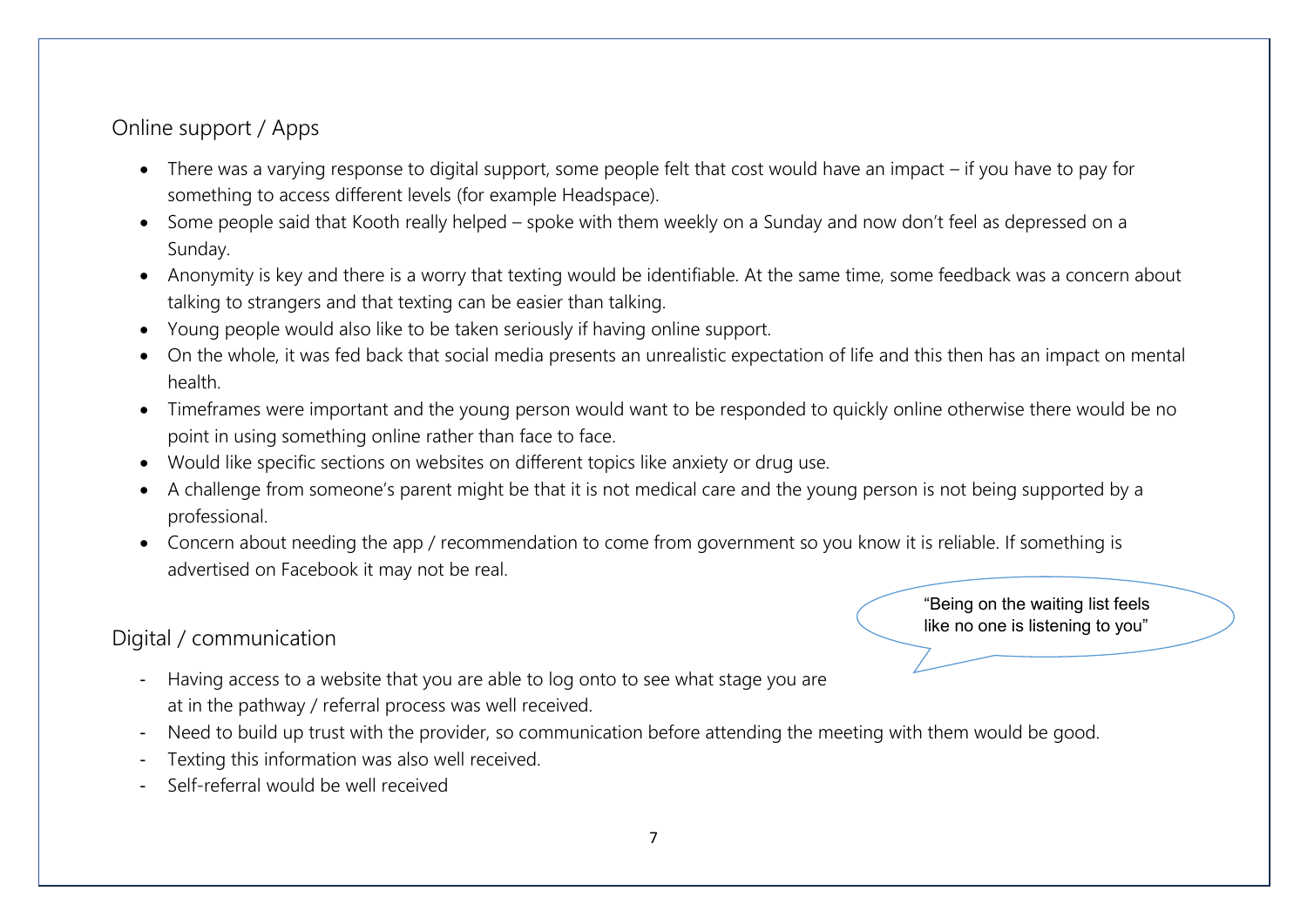- o Lucy Rayner Foundation use of self-referral was raised as good practice.
- Queries were raised as to if a parent would need to know if a young person made a referral.
- Concern that self-referral may be over-used among some young people.
- Long waiting times and lack of information during this process children and young people don't know if they will be given support or what the outcome of the first meetings they had were.
- Would like a letter confirming attendance with recommendations of other places to go in the meantime to get support, and to be able to call someone if within reasonable hours.

### Continuity of care and transitions

- Frustration on having to tell various different people the same story, at the Havens, on Kooth as it can take up time and doesn't build any trust.
- One person spoke about seeing two different counsellors within 6 weeks, impacting trust and capacity to change in the service.
- There is a lot of anxiety about transitions
	- o Mary Francis Trust do a Mind the Gap Group for 18-25 year olds but there needs to be something which starts from midway in the 17<sup>th</sup> year.

# Parental support

- Some cultural challenges were noted where parents don't accept there may be a mental health issue or go to drastic extremes to change a child's behaviour.
- Parents need to be made aware and educated as much as everyone else. In one example, a therapist would not share what was discussed in the session with the young person and then the parents didn't allow the young person to return for more sessions.
- Young people were concerned about the impact their mental health would be having on parents.
- In some cases, parents don't have the knowledge or information to use and support the young person effectively.